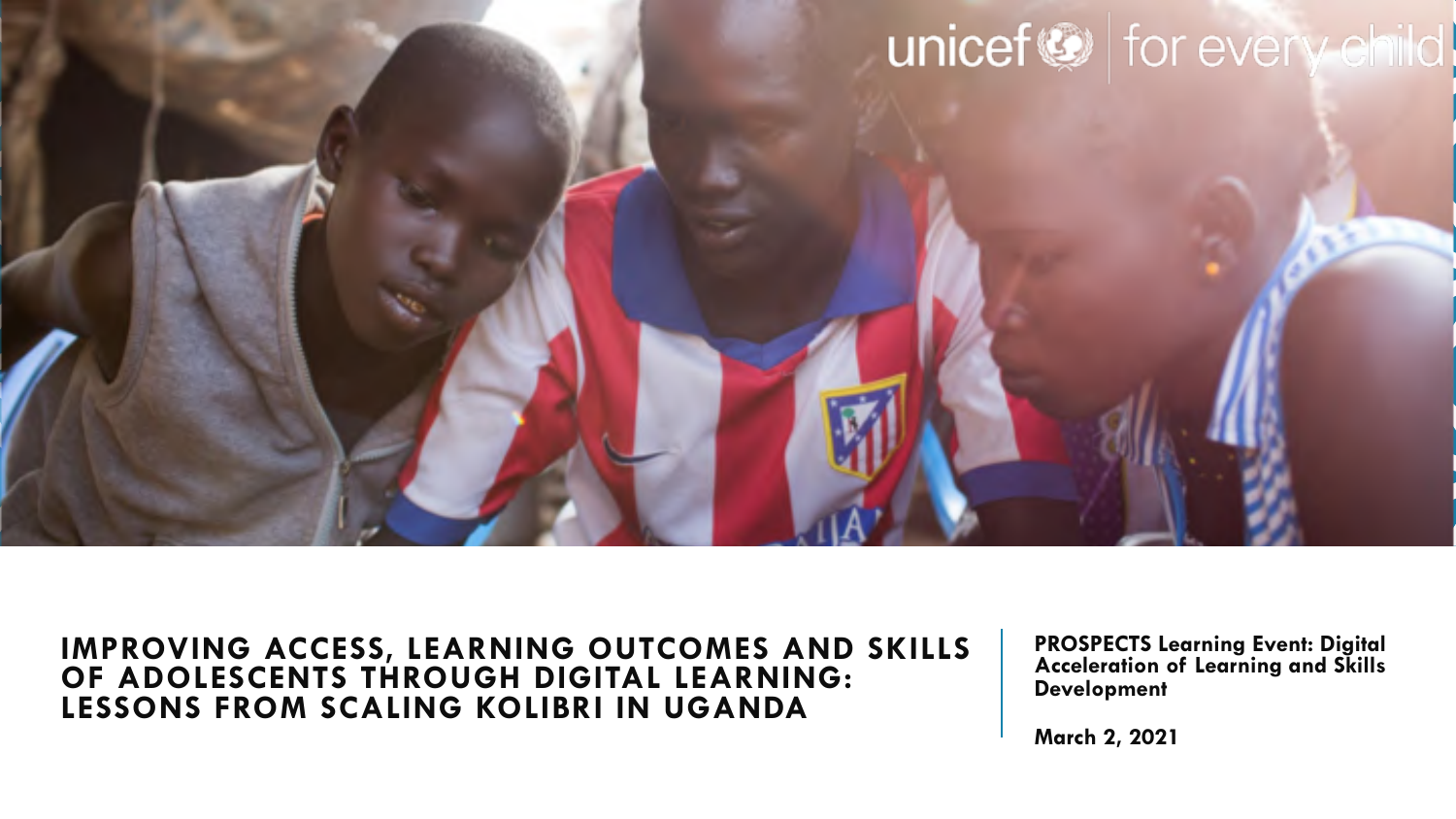Uganda, Yoweri K. Museveni, President of the Republic riencing Kolibri platform through students at St. Charles wanga Colege<br>In colaboration in one of the refugee hosting districts - Koboko, UNICH with NITA Uganda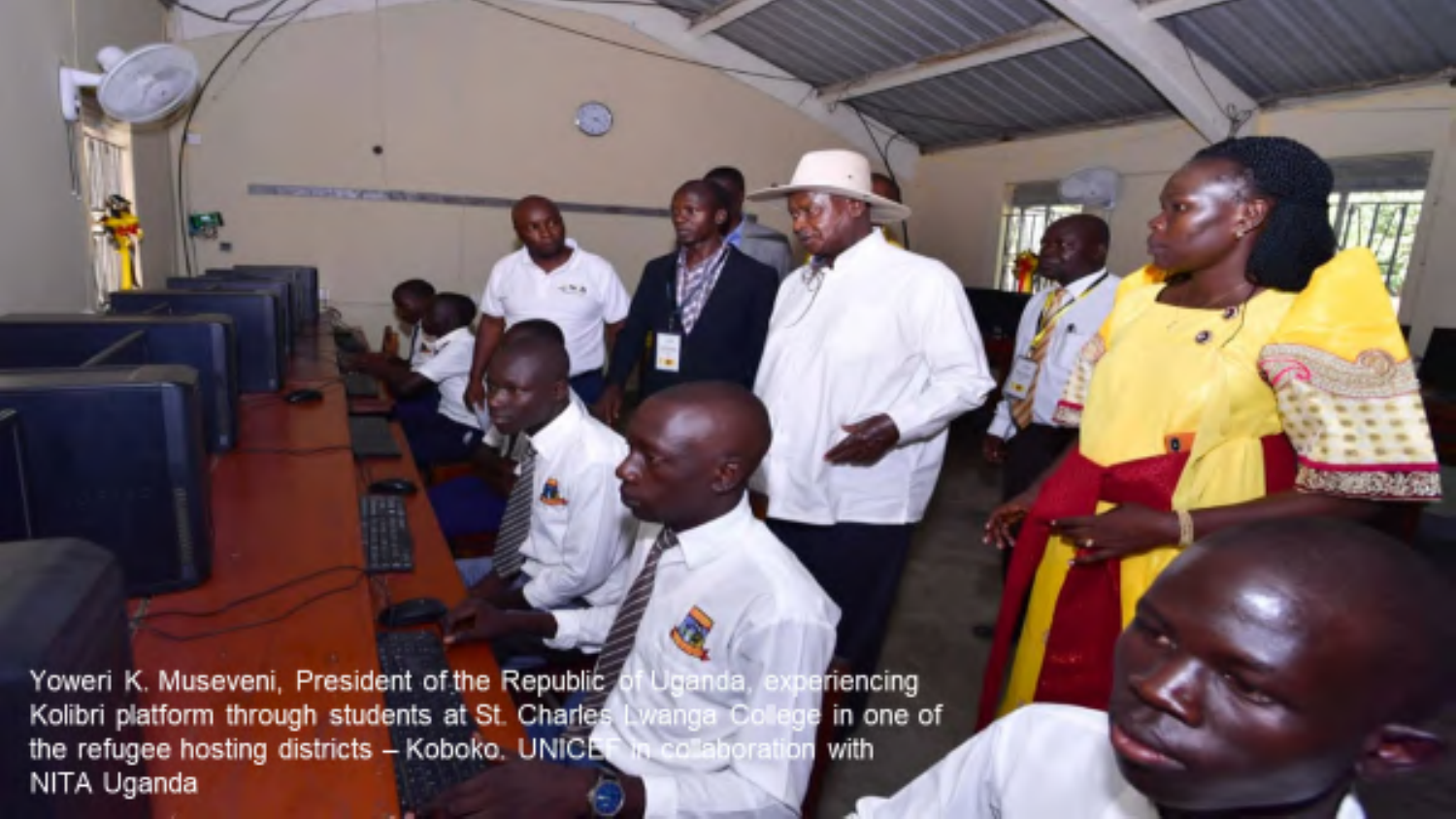

# UGANDA – CONTEXT



**87% (159,676) of refugee adolescents** (12-17) are not enrolled in secondary education. Only 33% of all refugee and host communities adolescents enrolled in secondary schools are girls.



**Adolescents make up the highest population bracket among the displaced populations** in Uganda, these young refugees and host adolescents suffer from lack of access to quality learning, which affects their employability.



**41% of adolescent and youth are not in employment, education and training (NEET)** with absolute majority being adolescent girls.



**Low levels of 21st century skills and digital literacy** among adolescents, especially girls. 10.67 million internet users with an **internet penetration at 24%.**



**Low capacity of teachers/instructors to utilize digital tools** in the teaching and learning process.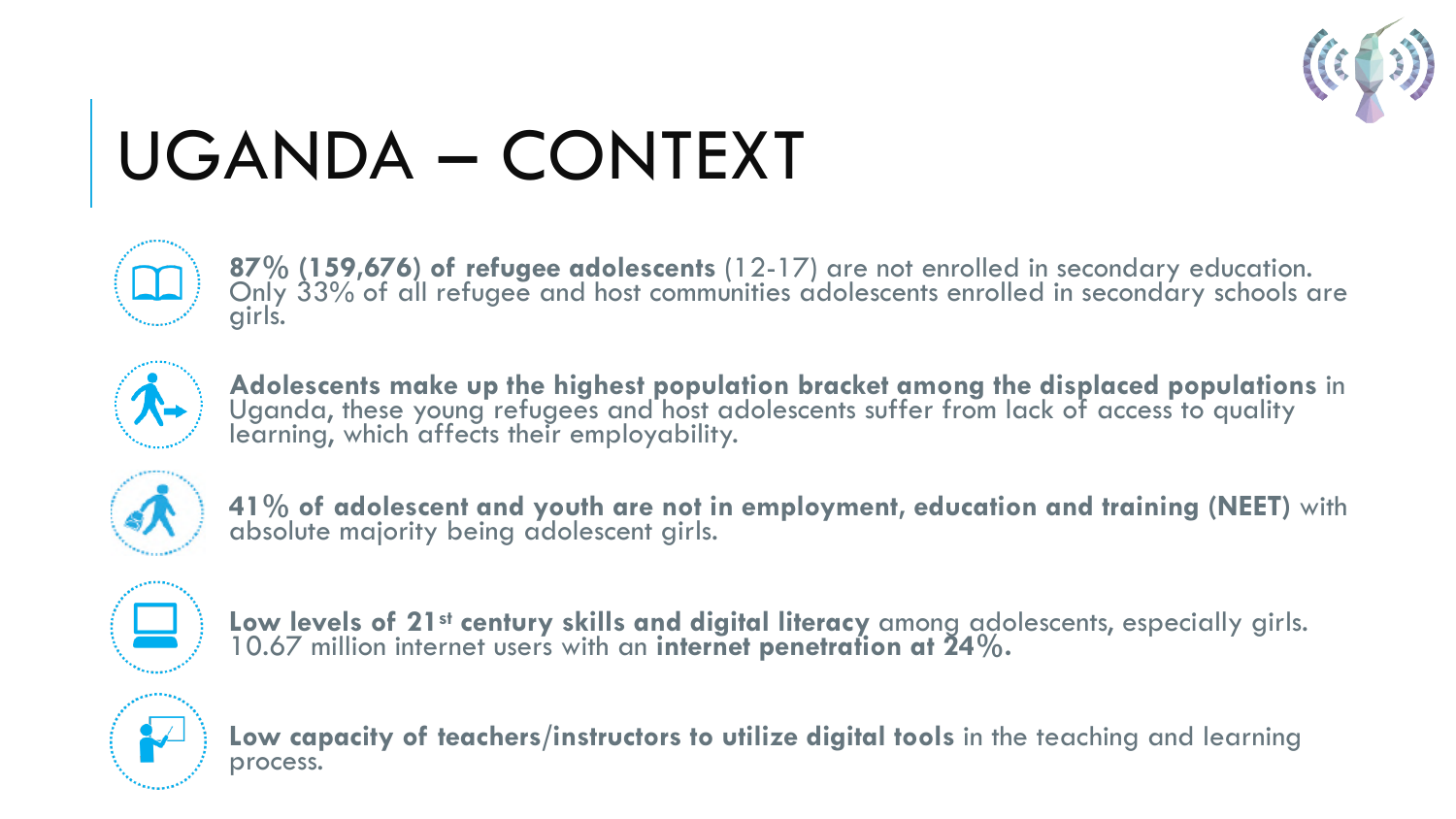

## DIGITAL LEARNING JOURNEY



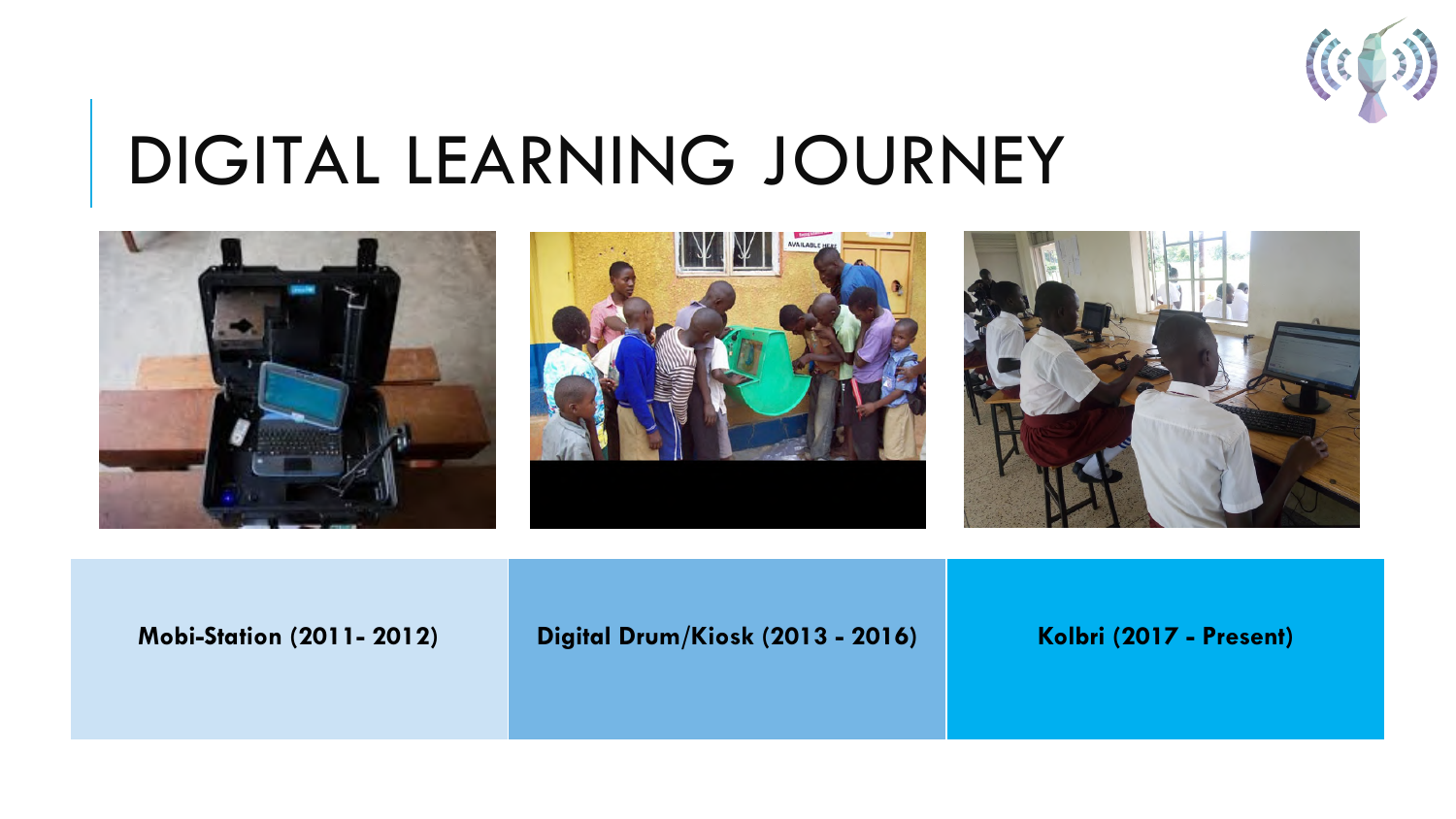

## THE SOLUTION: DIGITAL LEARNING WITH KOLIBRI

## **Objectives:**

- Improve secondary school learning outcomes
- To enhance digital literacy to better position Ugandan young people, especially girls, as competitive in the workforce

### **Focus:**

- Fostering innovative pedagogy
- Increasing the availability of relevant, aligned learning materials
- Overcoming infrastructural barriers preventing equitable access
- Learning pathways and self-guided learning
- Tools to understand learner progress and support differentiation in instruction

No Internet required



Wide variety of hardware (legacy/low-cost)



Seamless distribution and data syncing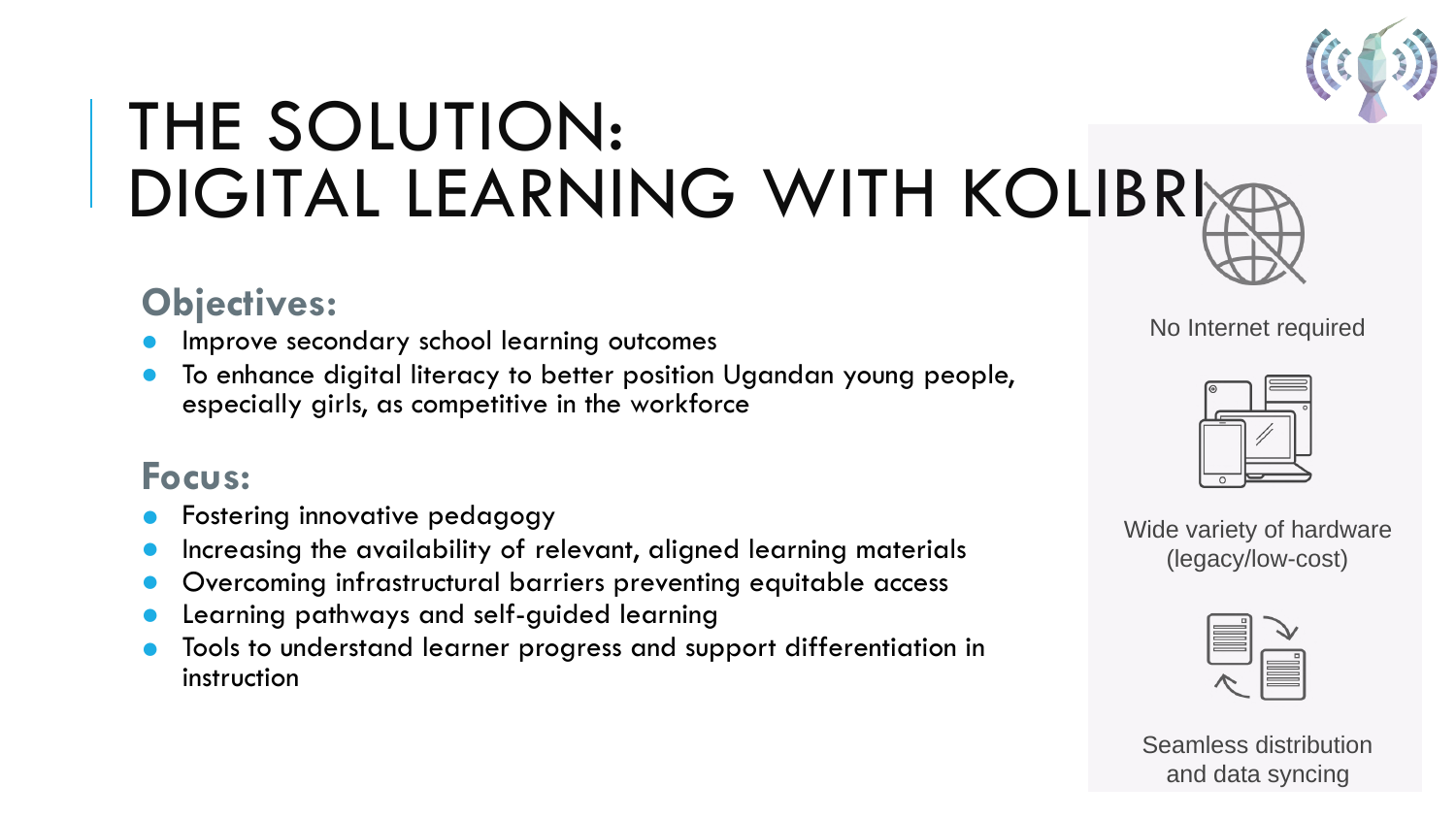

## HOW KOLIBRI WORKS

- Leverages computer labs in government secondary schools and ICT centres
- Learners and educators can access open education resources via the digital learning platform
- Capacity building for users including teachers, school administrators and learners
- Accessible online via the National IT Authority local server as a public good



Kolibri Homepage: https://[e-learning.education.go.ug](http://e-learning.education.go.ug/learn/#/topics); [https://e-learning.ncdc.go.ug](https://e-learning.ncdc.go.ug/)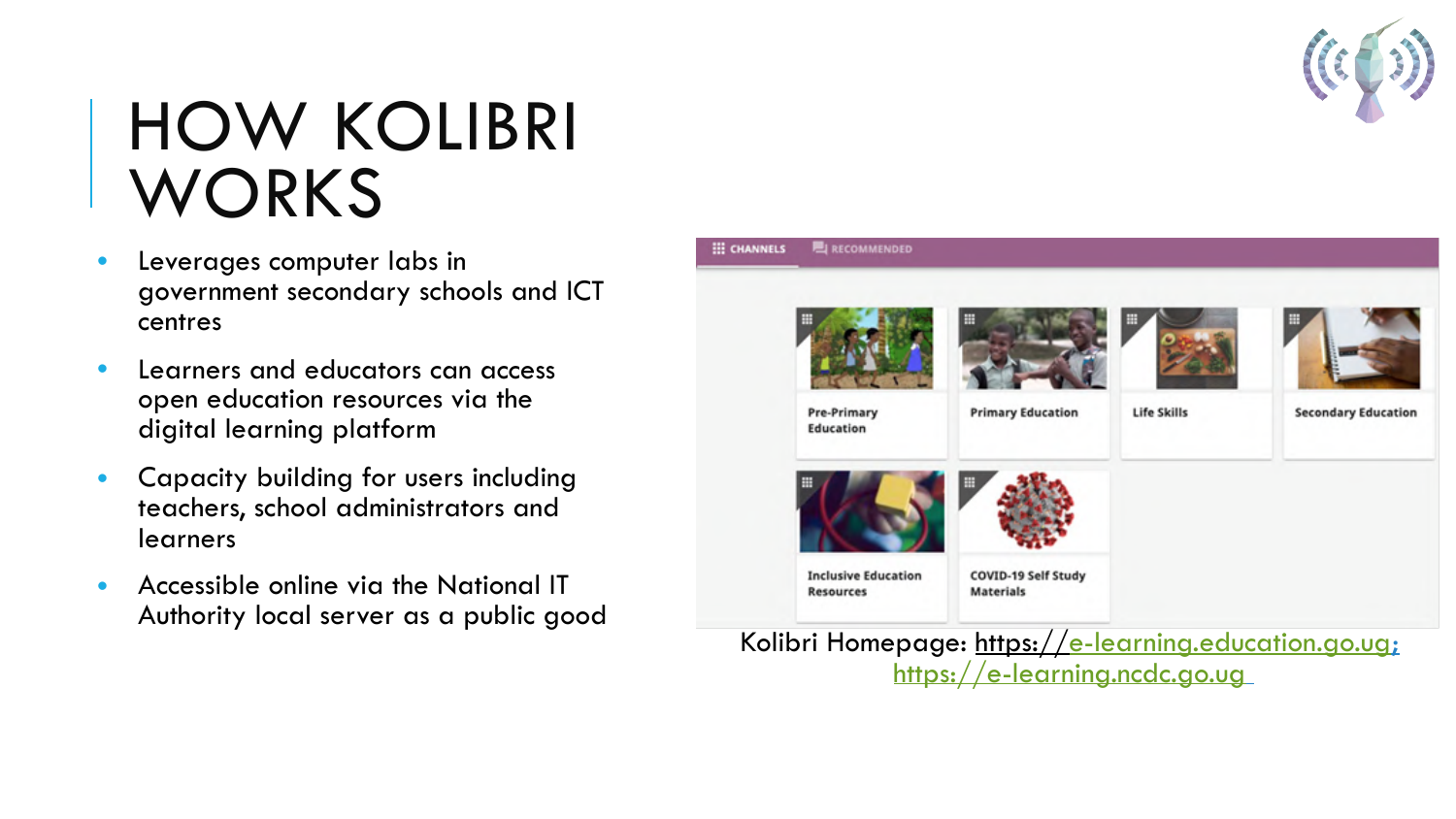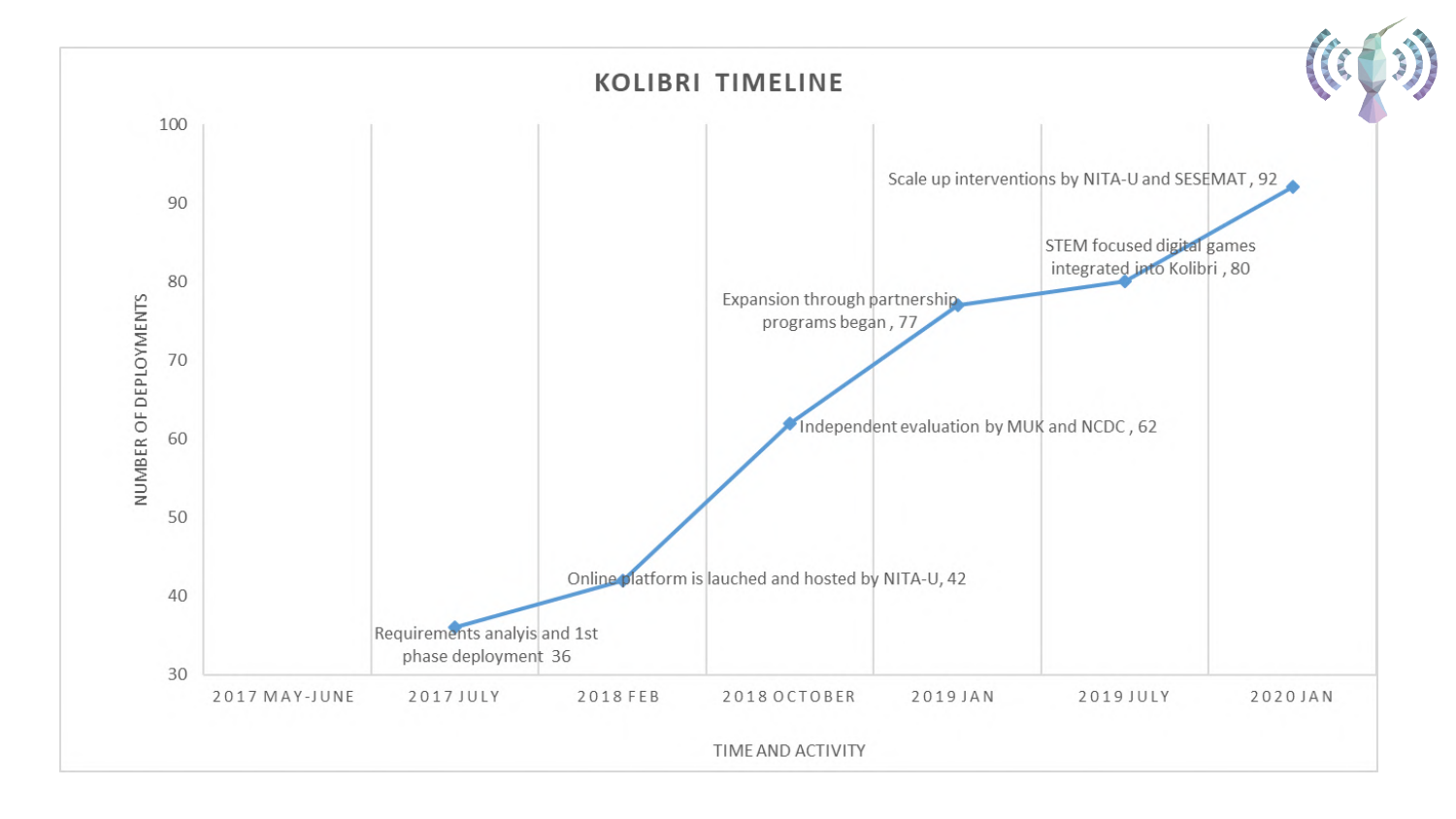## REACH

- Functional in 42 secondary schools, 20 primary schools, 12 ICT centers in refugee settlements
- 12,637 in school adolescents reached (7,538) boys, 3,487 female)
- Over 4,000 online users
- 250 teachers and youth facilitators trained
- COVID-19 Response: 130,000 content interaction via e-Library since March 2020
	- 105,931 (81%) accessed curriculum-based and remedial learning materials
	- 25,000 hits pers week during schools closure

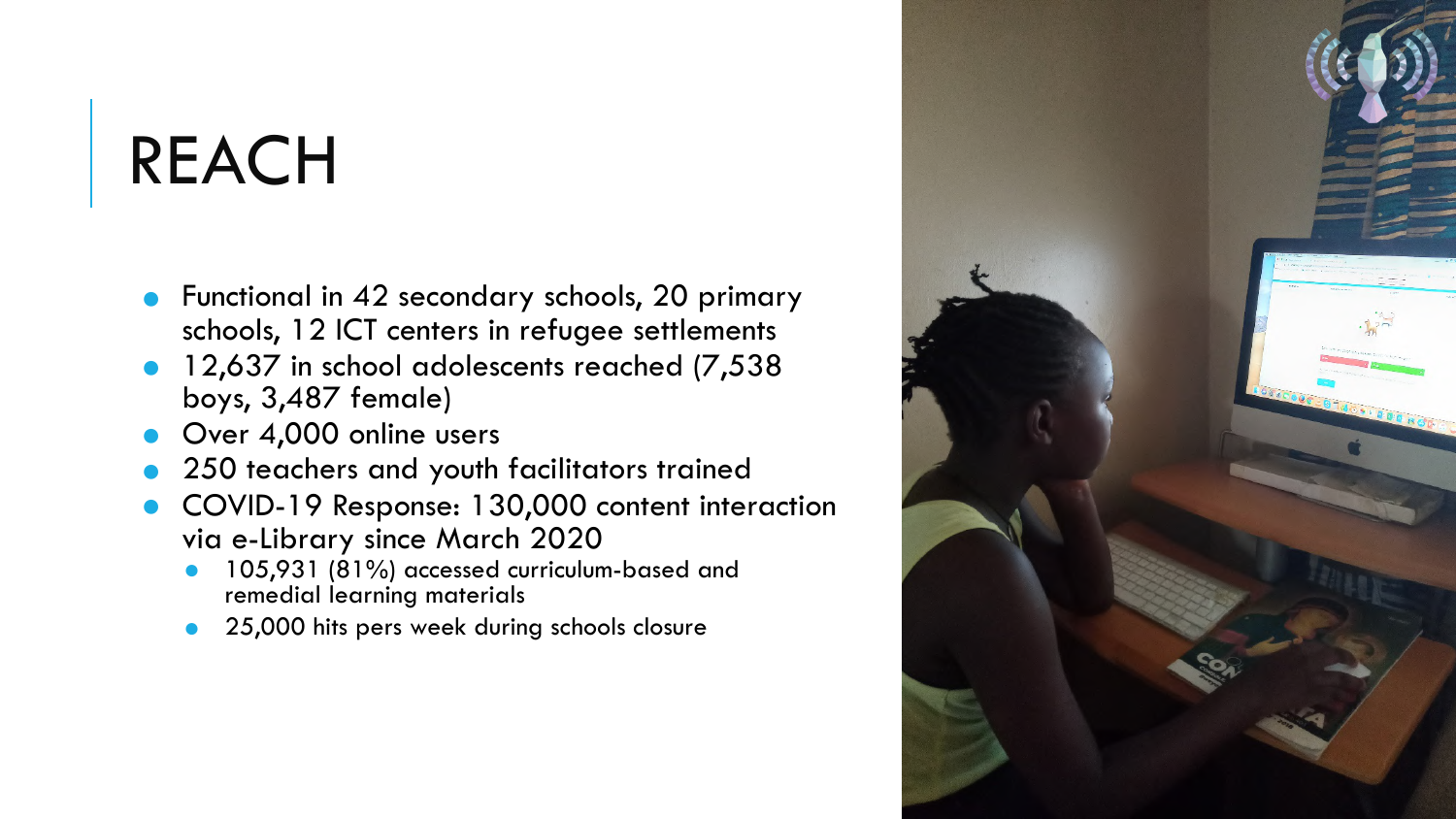## PARTNERS

**NCDC:** Endorsed by the NCDC as a flagship e- Learning program for secondary education and included in the Education Digital Agenda strategy 2021-2025

**MTN Uganda:** Zero-rated the Kolibri url

**Learning Equality:** Software maintenance and enhancement

**UNHCR/HP/Google.org:** Through the UNHCR Connected Education Program in 34 secondary schools, 3 Community Technology Access centers in refugee settings. The HP school cloud and homebased learning model with 2,315 tablets.

**Enabel:** BTVET centers with customized content

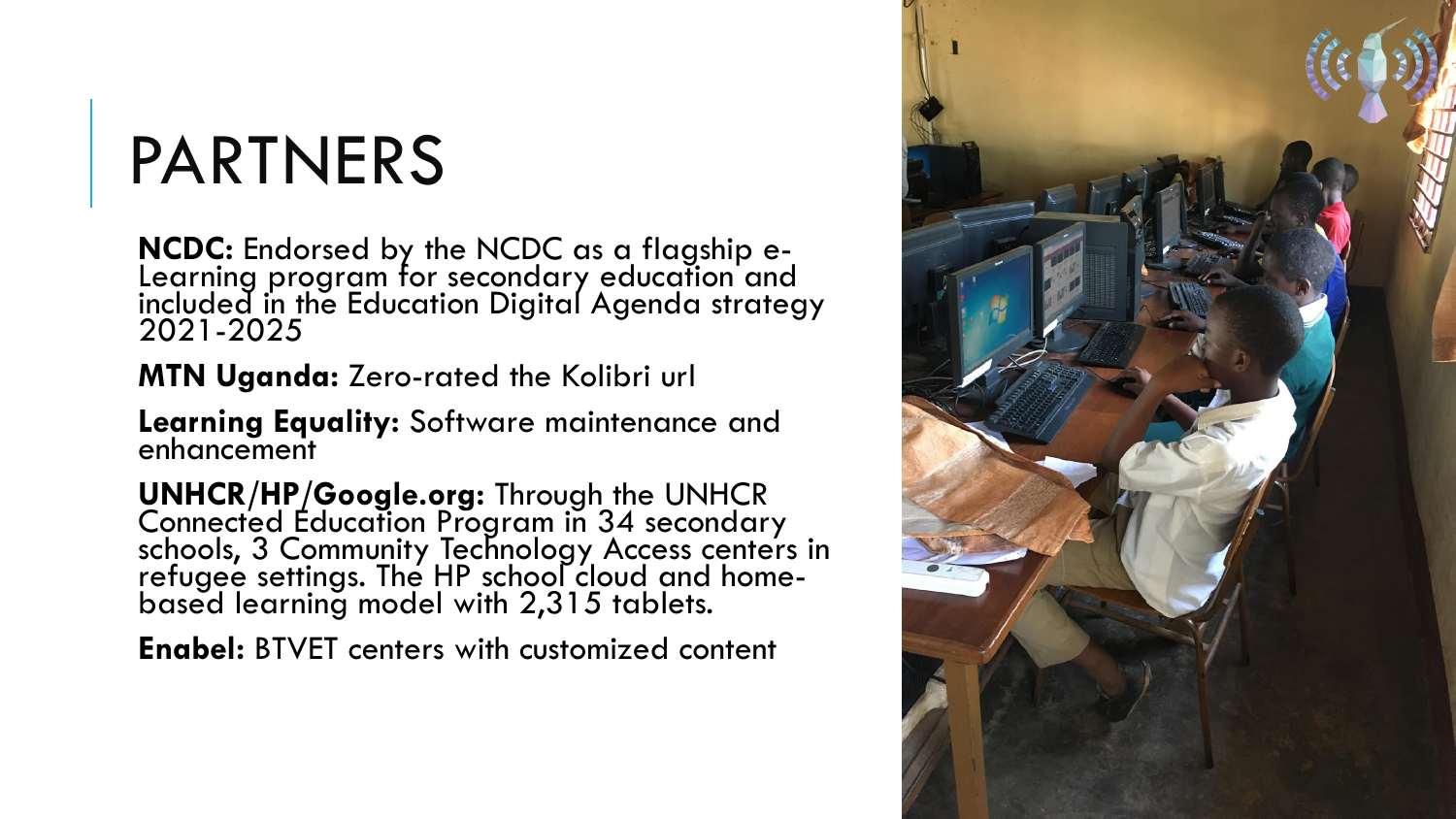# PLANS FOR SCALE UP

**Adequate policies and frameworks** – Education digital agenda strategy with Kolibri

**Leverage platforms:** Opportunity to deliver skills development models such as Life Skills Toolkit and UPSHIFT

Cover **29 districts and reach 2.7million children and adolescents (13-19 years old)** by 2025

**Technology capacity development** for teachers and instructors

### **Diversification of partners**

- ! PROSPECTS partners
- **Private sector partnerships**
- ! Public institutions for research and innovation